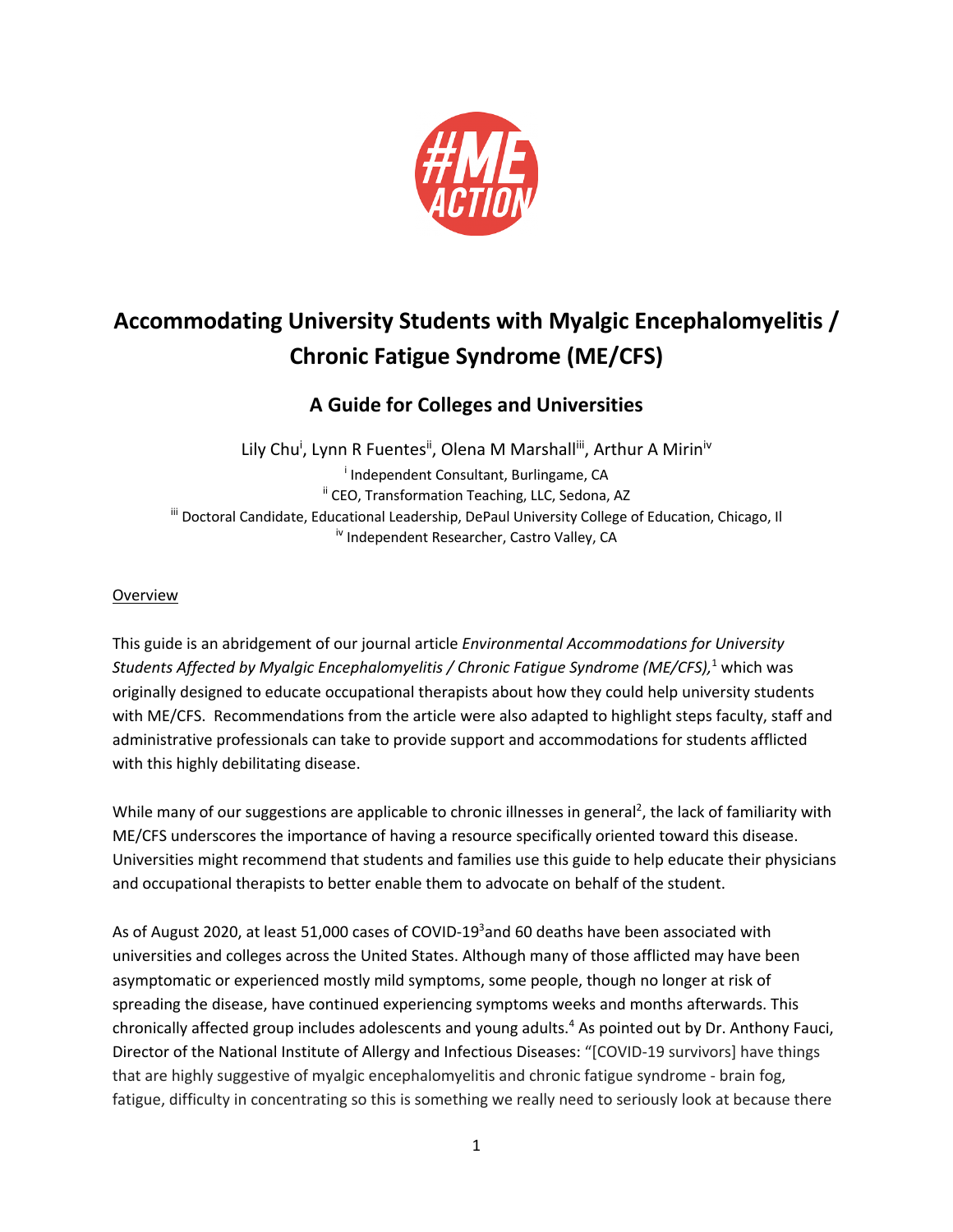very well might be there is a post-viral syndrome associated with covid-19."5 A study of survivors of a similar coronavirus (SARS-CoV)<sup>6</sup> showed that 27% of survivors developed ME/CFS. Consequently, it is reasonable to expect that COVID-19 will result in a significant number of students being diagnosed with ME/CFS or experiencing ME/CFS-like symptoms in the near future. In addition to helping students who are already diagnosed with ME/CFS, the recommendations made herein may help universities and colleges anticipate the COVID-19 related needs of afflicted students. Even if a student eventually recovers completely from COVID-19, implementing the accommodations we suggest will help and not harm them in the interim.

#### Disease characteristics and background

ME/CFS is a chronic, complex, disabling disease that affects between 1 and 2.5 million Americans<sup>7</sup>. Those afflicted include men, women, and children of all races, ethnicities and socioeconomic backgrounds. Onset often occurs between the ages of 10 and 19 and usually follows an infection. For example, up to 14% of people afflicted with Epstein-Barr virus (EBV) mononucleosis will develop this condition<sup>8,9</sup>. In 2015, the American College Health Association found that 1.5% of college students were diagnosed with EBV mononucleosis each year<sup>10</sup>, which corresponds to 0.2% potentially developing ME/CFS annually. With an estimated college student population of about 20 million<sup>11</sup>, up to 40,000 students could be newly affected by ME/CFS annually<sup>12</sup>. The total number of students affected may be higher due to ME/CFS following other infections, enrollment of students already affected by ME/CFS, and the persistence of ME/CFS over time.

ME/CFS has one of the highest morbidity rates among known diseases<sup>13</sup>. Its hallmark symptom is *postexertional malaise* (PEM) - a delayed, prolonged, and sometimes unpredictable exacerbation of symptoms and loss of stamina following mental or physical exertion. An estimated 25-29% of people with ME/CFS are bedbound or homebound, 35-69% are unemployed, and 84-91% remain undiagnosed. The cause of ME/CFS remains unknown and there is no FDA-approved treatment specifically for ME/CFS. However, proper care can improve the patient's health, function and quality of life.

ME/CFS sufferers have limited physical and cognitive energy and often require rest breaks throughout the day. Too much energy expended in too short a time period risks a PEM episode (referred to as a "*crash"* by some sufferers*)*, which can result in anywhere from hours to weeks of incapacitation. Those afflicted must take care to not exceed their *energy ceiling*.

This guide (together with our journal article) focuses on environmental accommodations within postsecondary education. Ideally, these accommodations will work in conjunction with appropriate medical care<sup>14</sup> and with behavioral measures<sup>15</sup> that students can take in their own lives (e.g., planning activities ahead of time, prioritizing tasks, delegating when possible, etc.).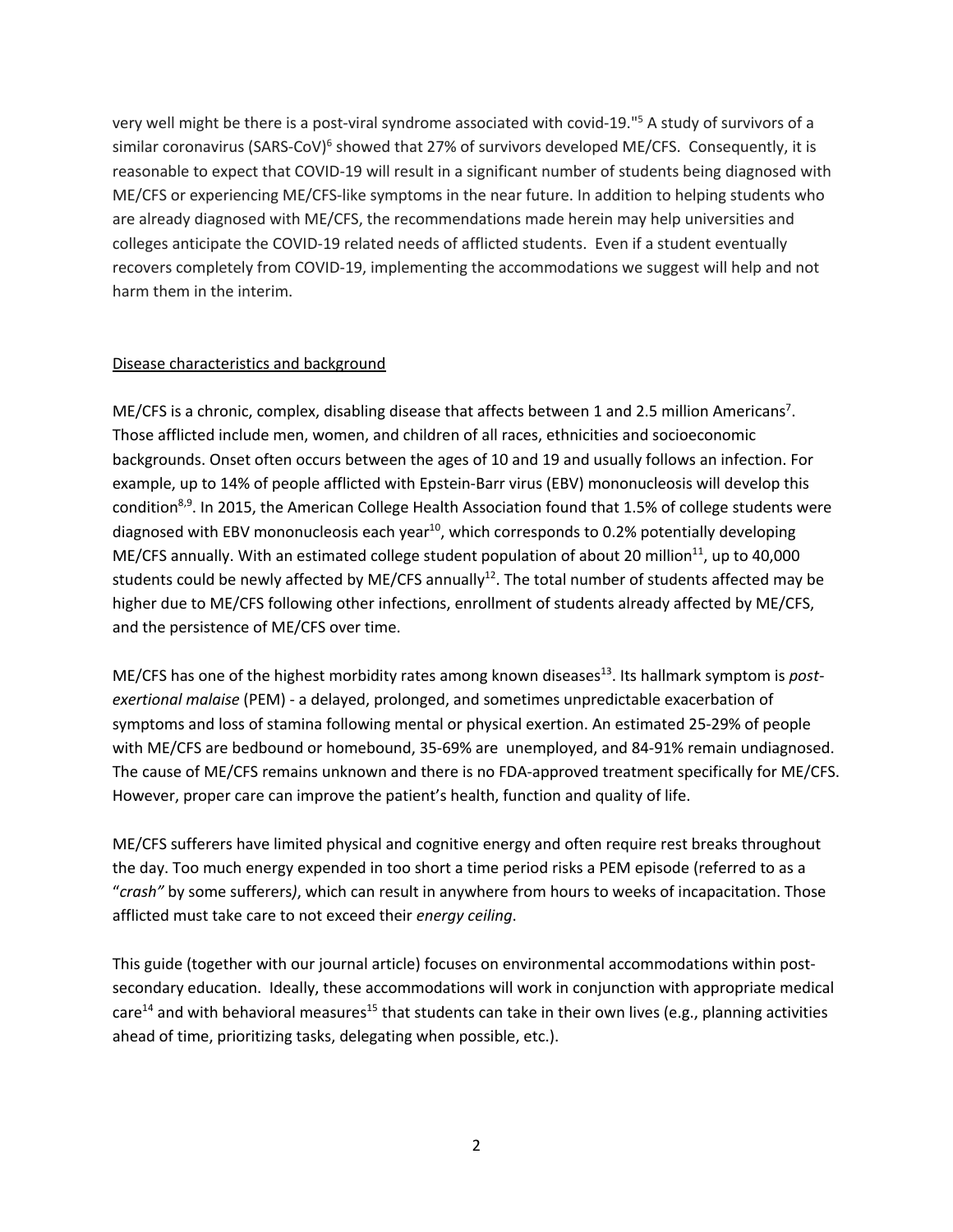#### Recommended accommodations

The following are accommodations that we recommend for university students. Please consult our full journal article for elaboration and rationale.

#### *Awareness of the fluctuating nature of ME/CFS*

1. Be aware of the waxing and waning nature of ME/CFS and its unpredictability

#### *Negotiation of accommodations in advance*

- 2. Ensure that affected students are aware of the need to register with the disability office as early as possible
- 3. Advise student to schedule an appointment with an academic advisor/consultant early in their university years
- 4. Encourage students to communicate with instructors prior to beginning a class
- 5. Encourage students to request assignment flexibility when possible, emphasizing mastery over quantity of work
- 6. Help students minimize travel. Consider
	- a. Support for participation from off-campus sites
	- b. Provision of teleconference capabilities
	- c. Online courses and/or placement of class materials online
	- d. Housing close to campus
	- e. Dorm rooms that are private, handicap-accessible, and/or close to shared amenities
	- f. Handicapped parking permits
	- g. Transportation to and between classes

#### *Actions universities can take to accommodate students*

- 7. Encourage lecture notes and/or recordings when lectures are not online or otherwise available for review; if no recordings are available, allow students to record lectures on their own
- 8. Allow examination accommodations, especially when requested ahead of time. Some examples are:
	- a. Additional time
	- b. Scheduled and/or spontaneous rest breaks
	- c. Allowance of food and drink (provided by the student) as needed to effectively manage their condition
	- d. Alternative testing modalities (e.g., online, oral)
	- e. Scheduling exams so that students can take advantage of their higher energy times
	- f. Spacing out examinations (e.g., allowing two two-hour final tests to be taken on separate days rather than the same day)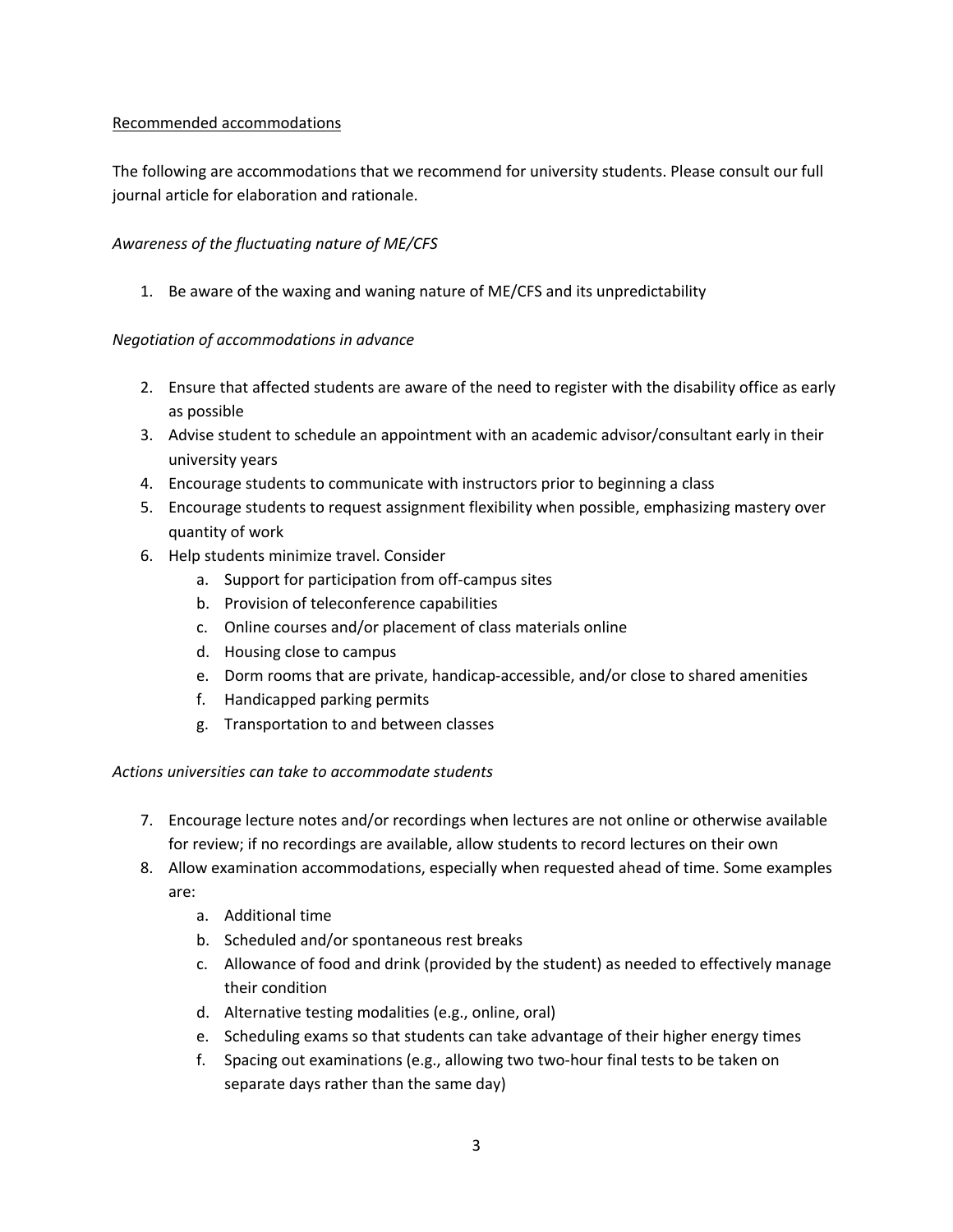- g. A quiet place to take exams (e.g., disability office) or the use of earplugs or noisecancelling headphones
- 9. Permit flexible scheduling when possible and the ability to miss or leave classes without penalty when medically necessary
- 10. Organize easily accessible rest areas on campus and include the right to take opportunities for rest where and when needed
- 11. Furnish ergonomic furniture and devices, such as desks, chairs, computers, keyboards, computer mice.
- 12. Incorporate as much flexibility as allowable for students who have a work assignment, such as a teaching assistantship, or another type of work-like experience such as an experimental learning course requirement. Examples of accommodations include:
	- a. Teaching remotely
	- b. Scheduling class at a convenient time
	- c. Facilitating remote office hours
- 13. Facilitate the use of wheelchairs, mobility aids, and other power-driven mobility devices (OPDMDs), as provided for in the Americans for Disabilities Act, where legal and consistent with applicable university policies

Universities should inform students and their families about these accommodation options and how to access them.

### *Advocating for students at a systemic level*

- 14. Provide awareness training to relevant university staff
	- a. Educate faculty and staff about non-traditional disabilities (e.g., share this Guide and associated infographic<sup>16</sup> with staff)
	- b. Prepare orienting information for faculty and student-facing staff who encounter students with ME/CFS
	- c. Educate campus-based medical providers, psychologists and counselors about the physiological basis of ME/CFS so that inappropriate suggestions for more activity or psychological treatment are not offered
- 15. Arrange for support services, ideally:
	- a. An advisor trained to advocate for students with ME/CFS
	- b. A guide directed at students with ME/CFS that teaches them self-advocacy, their rights on campus, what accommodations are available, what accommodations to ask for, and how to ask
	- c. A pamphlet for faculty that the student could provide at the beginning of the term
	- d. Opportunities for interaction with other afflicted students
	- e. Counseling staff who are aware of the needs of students with ME/CFS
	- f. Health center staff who are familiar with ME/CFS
- 16. Ensure that the various university offices that serve students with ME/CFS are working synchronously and in harmony with each other